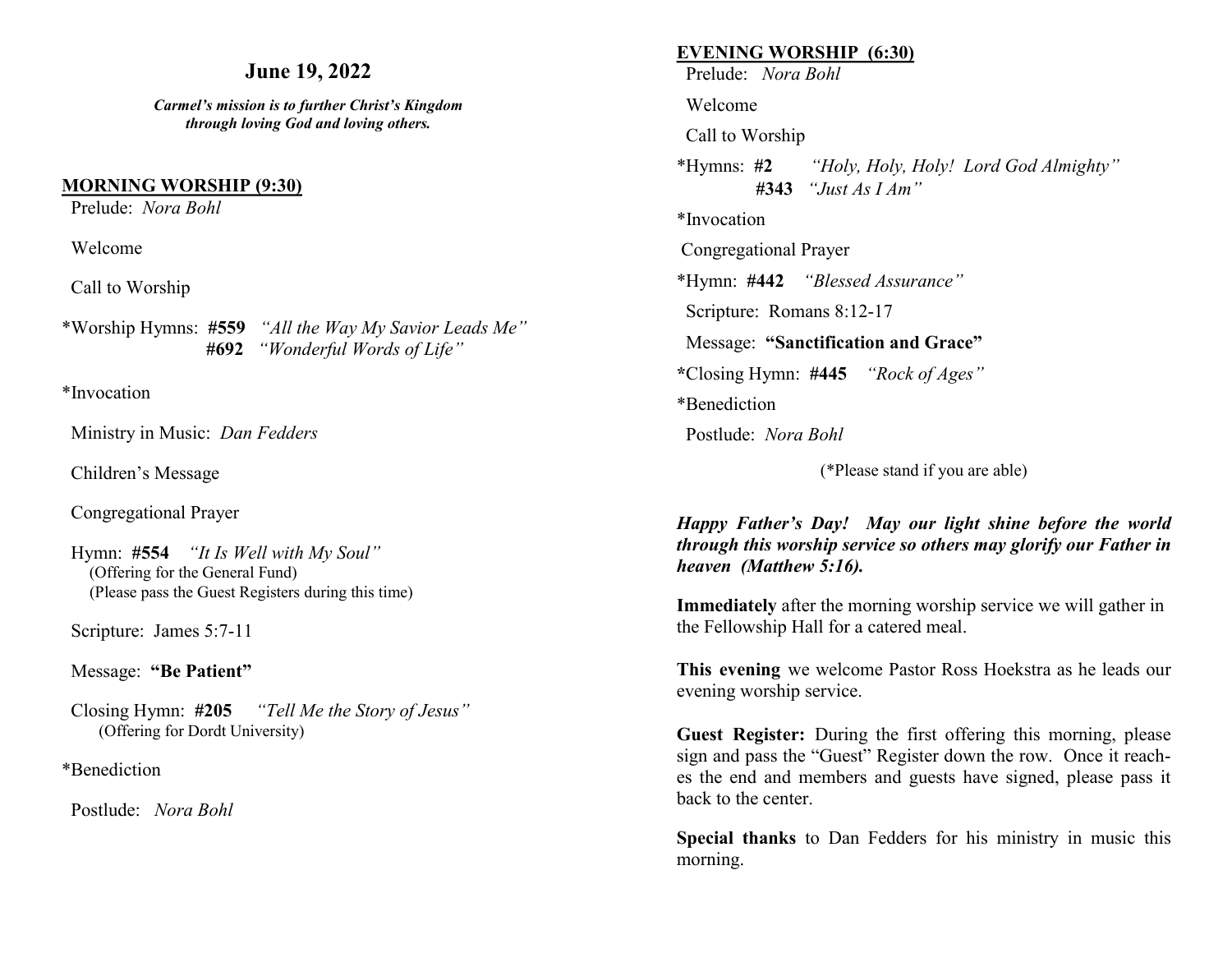#### **TODAY**

**Nursery Attendants:** Becky O., Kristi S., Sarah B., Jennie B. **Door Attendant:** Cal. **Ushers:** Eric V. M. (M); Nick (NE); Keaton (SW). **Audio:** Dan. **Video:** Laura. **Power Point:** Barb.

# **THIS WEEK**

## **Monday, June 20**

4:00 p.m.—The Cemetery Committee will be planting trees, laying down mulch and taking out the chain link fence at the Cemetery. Anyone who can help with this project would be very much appreciated.

# **Wednesday, June 22**

7:30 a.m.—**Men's Prayer Group.** 7:00 p.m.—**Search Team Meeting.**

# **Saturday, June 25**

9:00 a.m.—Set up the tent for the Church Picnic. Your help would be appreciated getting things set up for the picnic.

**NEXT SUNDAY, June 26** Church Picnic in the tent. See insert for further details. Pastor Steve will bring his farewell message. **Nursery Attendants:** Hannah Smolders, Whitney Van Essen, Lane Van Kekerix, Kavri Van Kekerix. **Door Attendant:** Eug Sandbulte. **Ushers:** Dan Buyert (M); Austin Hofman (NE); Brad Beukelman (SW). **Audio:** Warren Vonk. **Video:** Scott De Jong. **Power Point:** Chad Wynia. **Refreshments:** Jerry Renes, Hans Smolders. **Cookies:** Cheryl Lange, Rachel Van Roekel, Sandi Vonk, Hannah Smolders, Lin De Jong. **Special Music:** Brian Renes (am). **Special Offering:** Hope Haven.

# **ANNOUNCEMENTS:**

### **Uphold in Prayer**

*Ramona Vander Weide* returned home from Sioux Center Hospital. *Kaye Kuyper* will have surgery on her knee in Sioux Falls on Wednesday.

*Dave Vander Zwaag* receiving Chemo treatments. *Derek Vande Zandschulp* dealing with kidney issues.

*Taylor Vonk* taking basic training with the National Guard. *Kyle Van Ginkel* serving in the Army. Keep the *Search Team* and the search process in your prayers.

**Praying for our local congregations:** This week please be in prayer for God's blessing for the Jesucristo El Buen Congregation and the ministry of Pastor Rodrigo Gonzalez.

**Please help us to help you:** When you have an illness, accident, upcoming surgery, birth or death in the family, or other needs, please notify one of the elders or the church office.

At the Elders' meeting on Monday night we received the following into the communicant family of Carmel Church: *Delanie Roland and Luke Haan,* through Profession of Faith; *Brian and Nicole Rozeboom (comm.) and children Sawyer, Addison and Brody (bap)* from First Christian Reformed Church of Hull; and *Sue Dorhout (comm.)* from Central Reformed Church of Sioux Center.

The membership of *Mary Brommer* has been transferred to the Central Reformed Church of Sioux Center. May God bless her in her new church home.

We extend our sympathy to *Phil and Judy Hooyer and family*  on the death of Judy's mother, Kay Osterkamp. May God grant them comfort and peace.

Happy Birthday to *Virgil Houtkooper* who will celebrate his 80th birthday on Wednesday, June 22.

Happy Anniversary to *Henry and Betty Wolfswinkel* who will celebrate their 57th wedding anniversary on Saturday, June 25.

*Wyatt Leusink and Tekoah Vanden Brink* will be attending Guys Only Camp; *Carter VanWyhe* will be attending Day Camp Explorers; *Attyson Prins and Hezekiah Vanden Brink* will be attending Lodge Camp; and *Josie Schelling* will be attending Saddle Up Camp this week at Inspiration Hills. Keep them in your prayers.

Pray for a continued blessing on *Charlotte Leusink, Virginia Leusink and Faithe Van Maanen* who attended camp last week at Inspiration Hills.